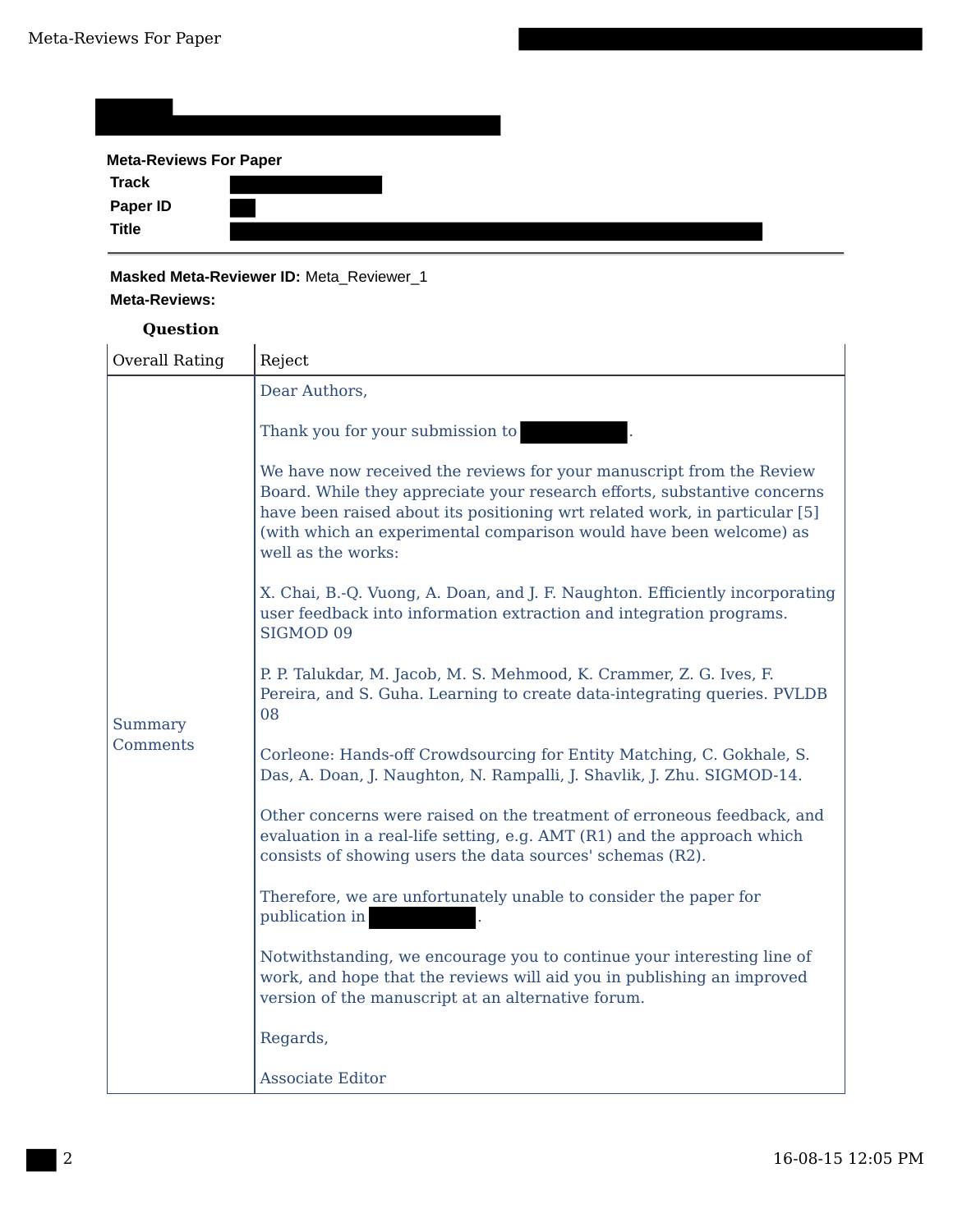Meta-Reviews For Paper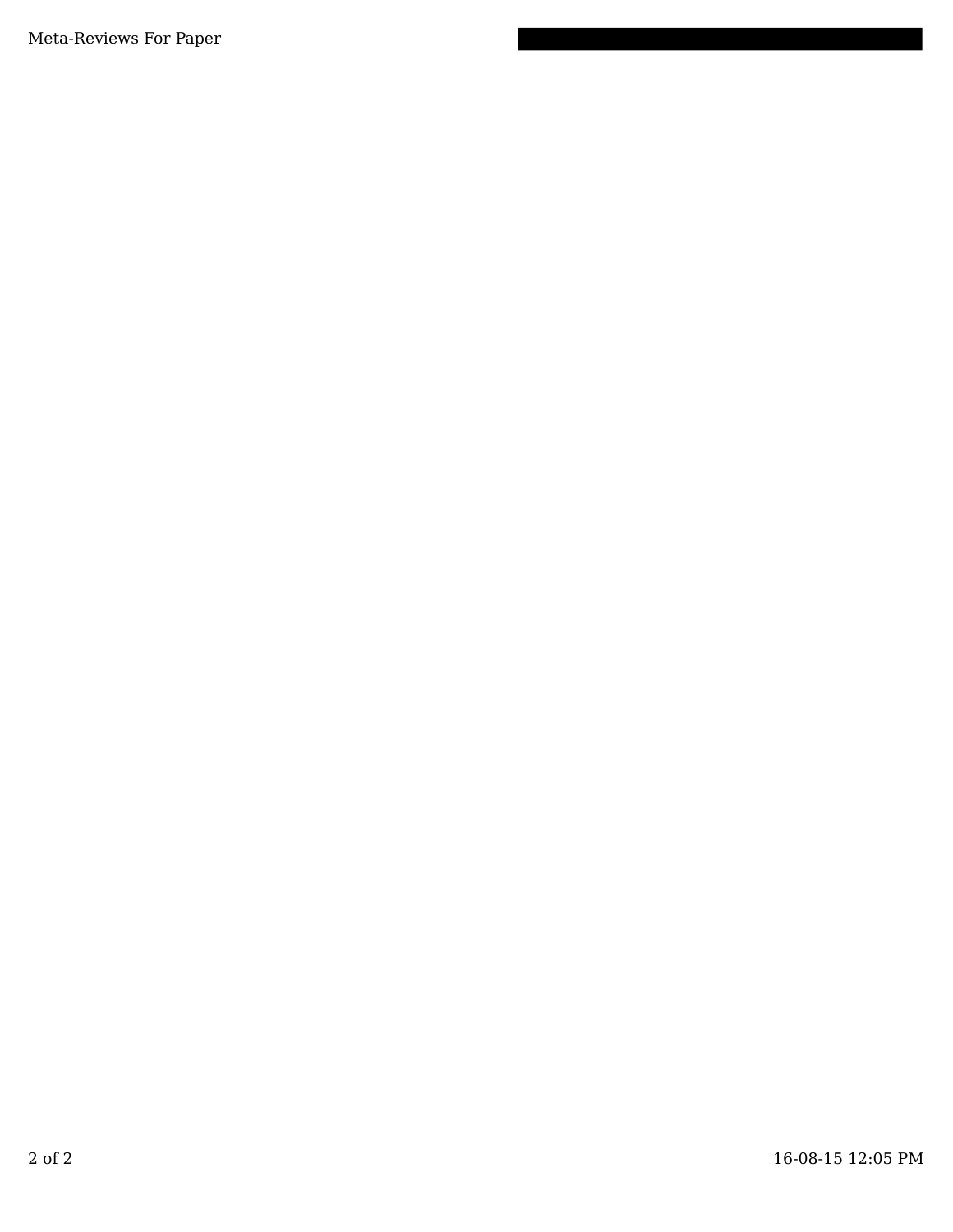| <b>Reviews For Paper</b> |  |
|--------------------------|--|
|                          |  |
|                          |  |
|                          |  |
|                          |  |

# **Masked Reviewer ID:** Assigned\_Reviewer\_1

**Review:**

| Overall Rating                                                                                                                                                                                                                                                                                | <b>Weak Reject</b>                                                                                                                                                                                                                                                                                                                    |
|-----------------------------------------------------------------------------------------------------------------------------------------------------------------------------------------------------------------------------------------------------------------------------------------------|---------------------------------------------------------------------------------------------------------------------------------------------------------------------------------------------------------------------------------------------------------------------------------------------------------------------------------------|
| Summary of the<br>paper (what is<br>being proposed<br>and in what<br>context) and a<br>brief justification<br>of your overall<br>recommendation.<br>One paragraph                                                                                                                             | This paper proposes a mechanism of leveraging user feedbacks for<br>improving the quality of the mediated schema. The proposed approach is<br>sound, but the support for incorrect feedback seems to be too simplistic<br>and its evaluation is also limited.                                                                         |
| Three (or more)<br>strong points<br>about the paper<br>(Please be<br>precise and<br>explicit; clearly<br>explain the value<br>and nature of the<br>contribution).                                                                                                                             | S1: User feedbacks are leveraged for pay-as-you-go integration.<br>S2: Users do not need to know about the mediated schema<br>S3: Evaluation results validate the effectiveness.                                                                                                                                                      |
| Three (or more)<br>weak points<br>about the paper<br>(Please indicate<br>clearly whether<br>the paper has<br>any mistakes,<br>missing related<br>work, or results<br>that cannot be<br>considered a<br>contribution;<br>write it so that<br>the authors can<br>understand what<br>are seen as | W1: Incorrect feedbacks are treated in rather ad-hoc ways.<br>W2: User modeling of 10 or 20% of random errors is not justified.<br>W3: For real-life deployment, techniques measuring the expected<br>precision or knowing when to stop training seems to be useful, and also<br>their evaluations on real user feedbacks (e.g., AMT) |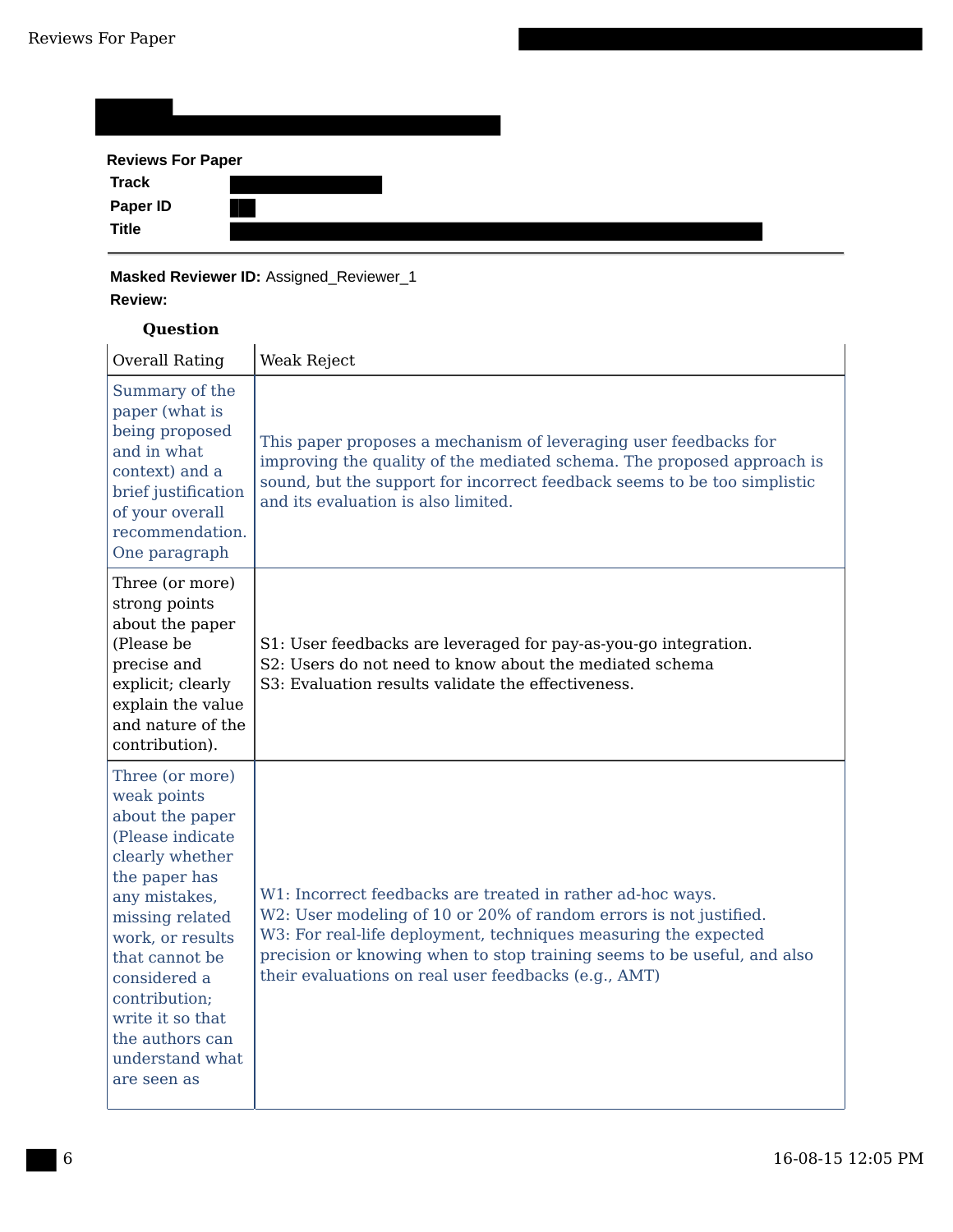| negative aspect                                                                                                                                                                                                                                                                                |                                                                                                                                                                                                                                                                                                                                                                                                                                                                                                                                                                                                                                                                                                                                                                                                                                                                                                                                                                                                                                                                                                                                                                                                                                                 |
|------------------------------------------------------------------------------------------------------------------------------------------------------------------------------------------------------------------------------------------------------------------------------------------------|-------------------------------------------------------------------------------------------------------------------------------------------------------------------------------------------------------------------------------------------------------------------------------------------------------------------------------------------------------------------------------------------------------------------------------------------------------------------------------------------------------------------------------------------------------------------------------------------------------------------------------------------------------------------------------------------------------------------------------------------------------------------------------------------------------------------------------------------------------------------------------------------------------------------------------------------------------------------------------------------------------------------------------------------------------------------------------------------------------------------------------------------------------------------------------------------------------------------------------------------------|
| Relevant for<br><b>PVLDB</b>                                                                                                                                                                                                                                                                   | <b>YES</b>                                                                                                                                                                                                                                                                                                                                                                                                                                                                                                                                                                                                                                                                                                                                                                                                                                                                                                                                                                                                                                                                                                                                                                                                                                      |
| <b>Novelty (Please)</b><br>give a high<br>novelty ranking<br>to papers on new<br>topics, opening<br>new fields, or<br>proposing truly<br>new ideas; assign<br>medium ratings<br>for delta papers<br>and papers on<br>well known<br>topics but still<br>with some<br>valuable<br>contribution). | <b>Novel</b>                                                                                                                                                                                                                                                                                                                                                                                                                                                                                                                                                                                                                                                                                                                                                                                                                                                                                                                                                                                                                                                                                                                                                                                                                                    |
| Significance                                                                                                                                                                                                                                                                                   | Improvement over existing work                                                                                                                                                                                                                                                                                                                                                                                                                                                                                                                                                                                                                                                                                                                                                                                                                                                                                                                                                                                                                                                                                                                                                                                                                  |
| <b>Technical Depth</b><br>and Quality of<br>Content                                                                                                                                                                                                                                            | Solid work                                                                                                                                                                                                                                                                                                                                                                                                                                                                                                                                                                                                                                                                                                                                                                                                                                                                                                                                                                                                                                                                                                                                                                                                                                      |
| Experiments                                                                                                                                                                                                                                                                                    | OK, but certain claims are not covered by the experiments                                                                                                                                                                                                                                                                                                                                                                                                                                                                                                                                                                                                                                                                                                                                                                                                                                                                                                                                                                                                                                                                                                                                                                                       |
| Presentation                                                                                                                                                                                                                                                                                   | Excellent: careful, logical, elegant, easy to understand                                                                                                                                                                                                                                                                                                                                                                                                                                                                                                                                                                                                                                                                                                                                                                                                                                                                                                                                                                                                                                                                                                                                                                                        |
| Detailed<br>Evaluation<br>(Contribution,<br>Pros/Cons,<br>Errors); please<br>number each<br>point                                                                                                                                                                                              | This paper proposes a mechanism of leveraging user feedbacks for<br>improving the quality of the mediated schema. The proposed approach is<br>sound and the requirement for user feedbacks is more reasonable,<br>compared to prior work-Users do not need to know about the mediated<br>schema. Their effectiveness is validated over varying ranges of user<br>errors.<br>I appreciate the relaxed requirement for user feedbacks which makes its<br>deployment more realistic. I think this is an important claim, though not<br>very well supported by both framework and evaluation.<br>D1: First, incorrect feedbacks are not being treated systematically.<br>Erroneous decision is reversed by a correct feedback, which seemed<br>rather ad-hoc. Does this mean even after sufficient correct feedbacks to<br>achieve perfect accuracy, a single (or few) outlier feedbacks can decrease<br>the accuracy? In general, Section 4.4 seems to assume incorrect<br>feedbacks are followed by correct feedbacks to be fixed, which may not be<br>true when error rates are high.<br>D2: Second, evaluation supporting Section 4.4 are based on simplistic user<br>modeling of 10 or 20% user errors. It would be more convincing if authors |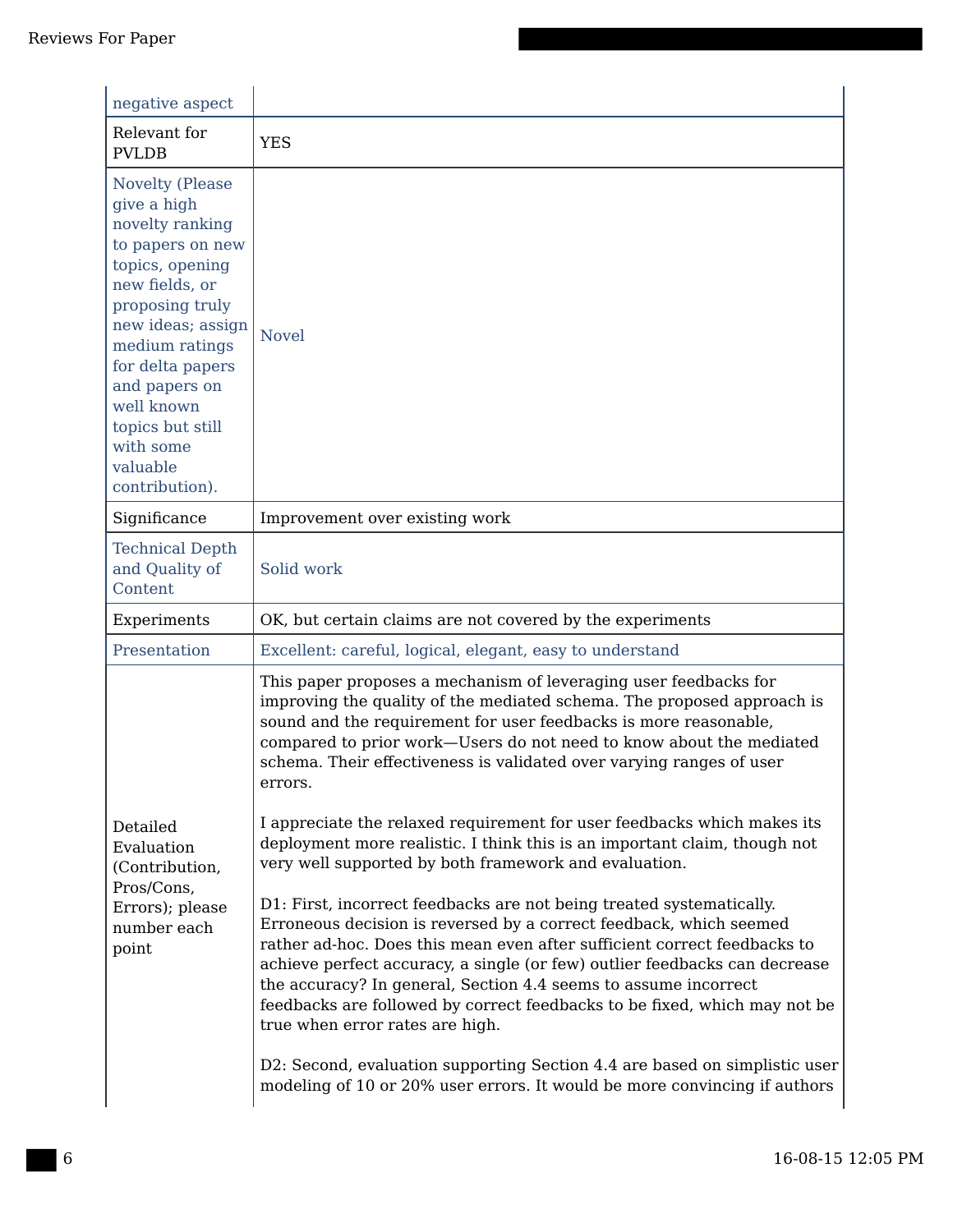| can argue this rate of errors is reasonable to be assumed. For example, we<br>can ask AMT worker for feedbacks and show they incur less errors than<br>these numbers.                                                                                                                                                                                                                                           |
|-----------------------------------------------------------------------------------------------------------------------------------------------------------------------------------------------------------------------------------------------------------------------------------------------------------------------------------------------------------------------------------------------------------------|
| D3: Lastly, as making more realistic assumptions on user feedbacks is an<br>important contribution, more arguments to support this claim would<br>strengthen the work. The following work discusses such aspects more<br>convincingly:                                                                                                                                                                          |
| Corleone: Hands-off Crowdsourcing for Entity Matching, C. Gokhale, S.<br>Das, A. Doan, J. Naughton, N. Rampalli, J. Shavlik, J. Zhu. SIGMOD-14.<br>For example, evaluating the expected precision at this point would be<br>helpful, as not all users know what to expect from queries and are<br>qualified to give feedbacks. For those users, some guidance about the<br>quality of results would be helpful. |
| Also, it is unclear when to stop improving schema. This is also related D2,<br>if having more feedbacks can negatively affect the precision after certain<br>point. Section 5.3 of the above paper discusses these aspects.                                                                                                                                                                                     |
| D4: Having real-life user feedbacks using AMT (or other user study) would<br>help addressing all the three points above.                                                                                                                                                                                                                                                                                        |

## **Masked Reviewer ID:** Assigned\_Reviewer\_2 **Review:**

| Overall Rating                                                                                                                                                    | Weak Reject                                                                                                                                                                                                                                                                                                                                                                                                                                                                                                                                                                                                                                                                                                                                                                                                                                                                                                                                                                                     |
|-------------------------------------------------------------------------------------------------------------------------------------------------------------------|-------------------------------------------------------------------------------------------------------------------------------------------------------------------------------------------------------------------------------------------------------------------------------------------------------------------------------------------------------------------------------------------------------------------------------------------------------------------------------------------------------------------------------------------------------------------------------------------------------------------------------------------------------------------------------------------------------------------------------------------------------------------------------------------------------------------------------------------------------------------------------------------------------------------------------------------------------------------------------------------------|
| Summary of the<br>paper (what is<br>being proposed<br>and in what<br>context) and a<br>brief justification<br>of your overall<br>recommendation.<br>One paragraph | The paper presents a novel approach to pay as you go creating of a<br>mediated schema over multiple web sources. Its novelty lies in the usage<br>of user feedback on data errors observed when issuing queries over a<br>source schema. After a motivating introduction the effects triggered by a<br>user annotation of correct or incorrect tuples are discussed (e.g., adding<br>attributes to the mediated schema, splitting attributes of the mediated<br>schema, etc.) Next, the paper shows that the set of proposed operations<br>always allows to get from a mediated schema to any gold standard a<br>domain expert may determine. An experimental evaluation shows that the<br>proposed method may be effective in practice. Overall, the paper is nicely<br>written and easy to follow, however, I am not convinced of the novelty and<br>improvement this paper makes over existing works. One reason is the lack<br>of comparison to any other pay as you go integration method. |
| Three (or more)<br>strong points<br>about the paper<br>(Please be<br>precise and<br>explicit; clearly<br>explain the value<br>and nature of the<br>contribution). | - The paper is well written and easy to follow.<br>- The solution is simple and nicely illustrated.<br>- The experimental evaluation is based on real-world data                                                                                                                                                                                                                                                                                                                                                                                                                                                                                                                                                                                                                                                                                                                                                                                                                                |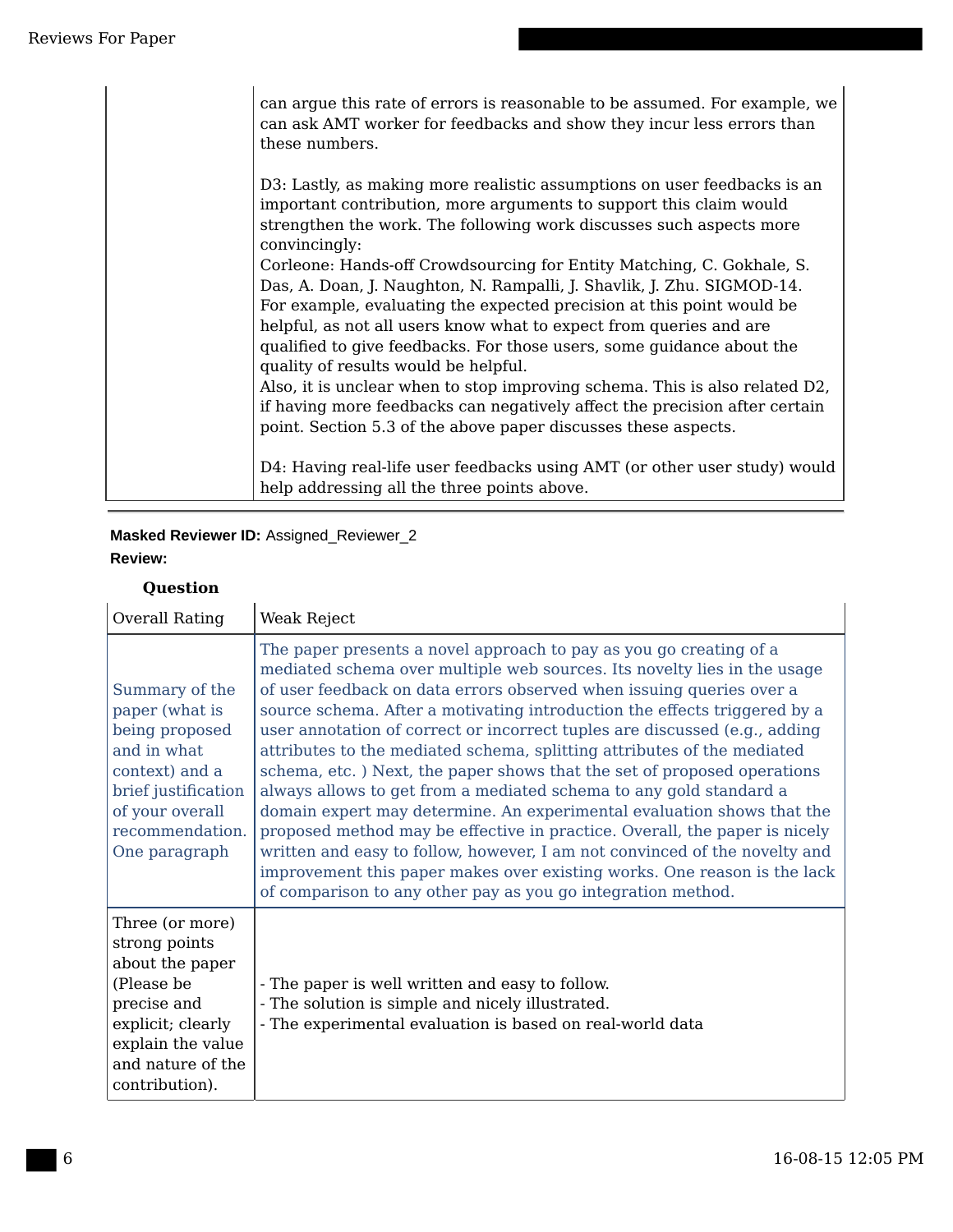| Three (or more)<br>weak points<br>about the paper<br>(Please indicate<br>clearly whether<br>the paper has<br>any mistakes,<br>missing related<br>work, or results<br>that cannot be<br>considered a                                                                                            | - The paper focuses on the problem of refining the mediated schema based<br>on queries a user issues over a data source schema. While this is<br>somewhat discussed and motivated in Section 2, I do not fully grasp the<br>motivation behind this. Limiting the view of a user to the schema of a data<br>source seems to possibly be too restrictive and may incur higher time /<br>higher number of interactions before the result converges (hopefully to<br>the gold standard). Also, the motivating example used throughout the<br>paper does not start with this assumption, which I find quite unfortunate.<br>Overall, I an not convinced of the practicality of the approach.and its<br>benefits wrt existing works (also relates to my second comment). |
|------------------------------------------------------------------------------------------------------------------------------------------------------------------------------------------------------------------------------------------------------------------------------------------------|--------------------------------------------------------------------------------------------------------------------------------------------------------------------------------------------------------------------------------------------------------------------------------------------------------------------------------------------------------------------------------------------------------------------------------------------------------------------------------------------------------------------------------------------------------------------------------------------------------------------------------------------------------------------------------------------------------------------------------------------------------------------|
| contribution;<br>write it so that<br>the authors can<br>understand what                                                                                                                                                                                                                        | - The experimental evaluation lacks any comparative evaluation to<br>previous work. Even though the approach is different from previous ones,<br>they aim at the same goal so the question is which one is better. A<br>comparative evaluation should be included in the paper.                                                                                                                                                                                                                                                                                                                                                                                                                                                                                    |
| are seen as<br>negative aspect                                                                                                                                                                                                                                                                 | - Instead of some lengthy examiples, I would have appreciated some more<br>in-depth discussion and formal definitions in Section 4.                                                                                                                                                                                                                                                                                                                                                                                                                                                                                                                                                                                                                                |
| Relevant for<br><b>PVLDB</b>                                                                                                                                                                                                                                                                   | <b>YES</b>                                                                                                                                                                                                                                                                                                                                                                                                                                                                                                                                                                                                                                                                                                                                                         |
| <b>Novelty (Please)</b><br>give a high<br>novelty ranking<br>to papers on new<br>topics, opening<br>new fields, or<br>proposing truly<br>new ideas; assign<br>medium ratings<br>for delta papers<br>and papers on<br>well known<br>topics but still<br>with some<br>valuable<br>contribution). | With some new ideas                                                                                                                                                                                                                                                                                                                                                                                                                                                                                                                                                                                                                                                                                                                                                |
| Significance                                                                                                                                                                                                                                                                                   | No impact                                                                                                                                                                                                                                                                                                                                                                                                                                                                                                                                                                                                                                                                                                                                                          |
| <b>Technical Depth</b><br>and Quality of<br>Content                                                                                                                                                                                                                                            | Syntactically complete but with limited contribution                                                                                                                                                                                                                                                                                                                                                                                                                                                                                                                                                                                                                                                                                                               |
| Experiments                                                                                                                                                                                                                                                                                    | OK, but certain claims are not covered by the experiments                                                                                                                                                                                                                                                                                                                                                                                                                                                                                                                                                                                                                                                                                                          |
| Presentation                                                                                                                                                                                                                                                                                   | Reasonable: improvements needed                                                                                                                                                                                                                                                                                                                                                                                                                                                                                                                                                                                                                                                                                                                                    |
| Detailed<br>Evaluation<br>(Contribution,<br>Pros/Cons,                                                                                                                                                                                                                                         | See my comments in weak points above.                                                                                                                                                                                                                                                                                                                                                                                                                                                                                                                                                                                                                                                                                                                              |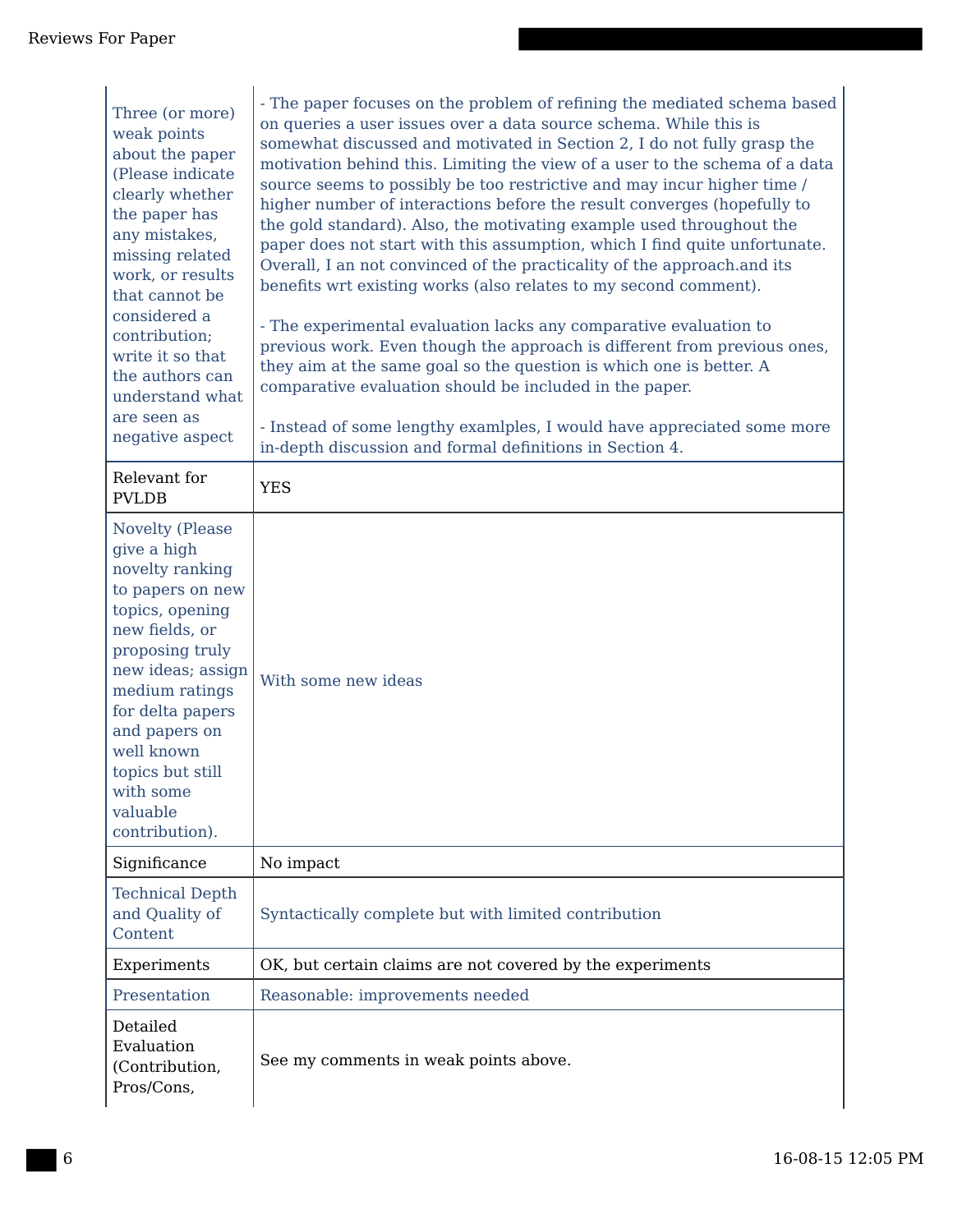| Errors); please |  |  |  |
|-----------------|--|--|--|
| number each     |  |  |  |
| point           |  |  |  |

### **Masked Reviewer ID:** Assigned\_Reviewer\_3 **Review:**

| <b>Overall Rating</b>                                                                                                                                                                                                                                                                                            | Weak Reject                                                                                                                                                                                                                                                                                                                                                                                                                                                                                                                                                                                                                                                     |
|------------------------------------------------------------------------------------------------------------------------------------------------------------------------------------------------------------------------------------------------------------------------------------------------------------------|-----------------------------------------------------------------------------------------------------------------------------------------------------------------------------------------------------------------------------------------------------------------------------------------------------------------------------------------------------------------------------------------------------------------------------------------------------------------------------------------------------------------------------------------------------------------------------------------------------------------------------------------------------------------|
| Summary of the<br>paper (what is<br>being proposed<br>and in what<br>context) and a<br>brief justification<br>of your overall<br>recommendation.<br>One paragraph                                                                                                                                                | This paper studies the incorporation of user feedback into a web data<br>integration system. Specifically, it uses a pay-as-you-go approach: first<br>create a mediated schema automatically, then use the mediated schema to<br>answer user queries, and finally adjust the mediated schema based on the<br>feedback provided by the user on query answers.<br>Overall, the paper provides a thorough treatment of the approach it<br>proposes. The inject, confirm, split and blacklist, merge and adapt<br>operations look reasonably complete. The experimental results are also<br>convincing and thorough. My main concern is the insufficient comparison |
| Three (or more)<br>strong points<br>about the paper<br>(Please be<br>precise and<br>explicit; clearly<br>explain the value<br>and nature of the<br>contribution).                                                                                                                                                | with related work. See below for details.<br>S1. well motivated problem<br>S2. the refinement operations are well thought out and look<br>comprehensive<br>S3. thorough experimental analysis                                                                                                                                                                                                                                                                                                                                                                                                                                                                   |
| Three (or more)<br>weak points<br>about the paper<br>(Please indicate<br>clearly whether<br>the paper has<br>any mistakes,<br>missing related<br>work, or results<br>that cannot be<br>considered a<br>contribution;<br>write it so that<br>the authors can<br>understand what<br>are seen as<br>negative aspect | W1. insufficient comparison with the related work                                                                                                                                                                                                                                                                                                                                                                                                                                                                                                                                                                                                               |